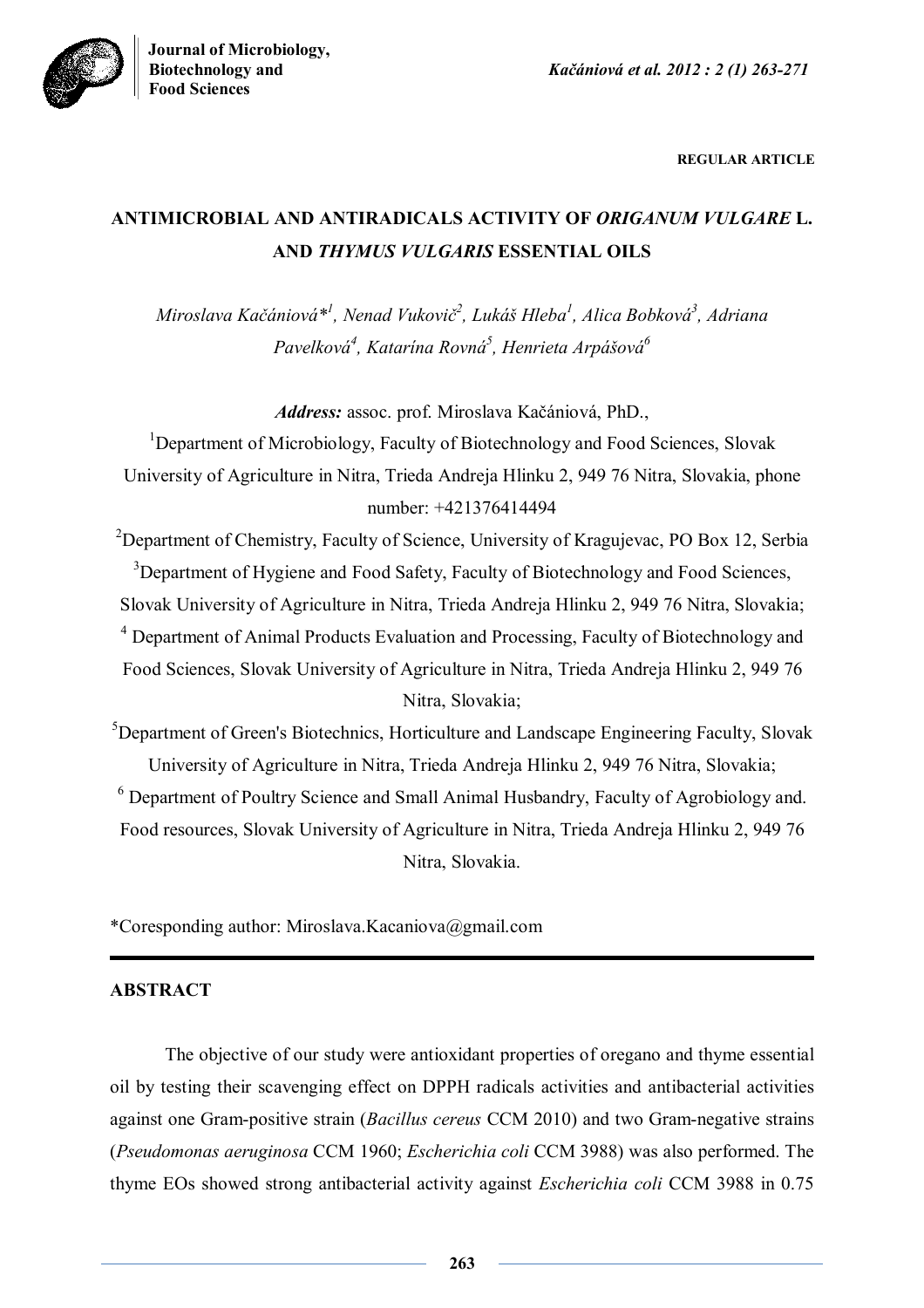and  $0.375$  ml.ml<sup>-1</sup> concentration of EOs. Very strong antibacterial activity was found in thyme and oregano EOs against *Bacillus cereus* CCM 2010 in 0.75, 0.375, 0.188 and 0.094 ml.ml-1 concentration of EOs. In comparison to BHT  $(5.60 \text{ µg.ml}^{-1}$  after 30 min; 2.82  $\text{µg.ml}^{-1}$  after 60 min) and ascorbic acid (7.48 µg.ml<sup>-1</sup> after 30 min; 4.79 µg.ml<sup>-1</sup> after 60 min), *O. vulgare* oil shows significantly higher DPPH activity (2.99  $\mu$ l.ml<sup>-1</sup> after 30 min; 2.02  $\mu$ l.ml<sup>-1</sup> after 60 min). From the other side, *T. vulgaris* essential  $(9.69 \mu Lm<sup>1</sup>$  after 30 min; 5.84  $\mu Lm<sup>1</sup>$  after 60 min) oil shows lower antiradical activity in comparison to BHT, and higher activity in comparison to ascorbic acid.

**Keywords:** antimicrobial activity, DPPH assay, essential oils, oregano, thyme

# **INTRODUCTION**

Essential oils are complex mixtures of numerous compounds from various parts of the plants. Some of the main groups of found in essential oils include alcohols, aldehydes, esters, ethers, ketones, phenols and terpenes. Each of the group consists of numerous compounds. For example, terpenes include monoterpenes, diterpenes, sesquiterpenes, sesquiterpene lactones, etc, which are an important class of volatile constituents and may have bioactive properties (**Orav, 2001**).

Aromatic and medicinal plants have been extensively studied for their antimicrobial and antioxidant activities. Because of their radical scavenging activities and their lipophilic nature, essential oils have a potential to be used in small amounts in fat and in fat-containing food systems to prevent or delay some chemical deteriorations occurring during the storage of these products. This application is especially of interest for those manufacturers and consumers who prefer natural preservatives instead of artificial ones (**Puertas-Mejía, 2002**).

Antimicrobial activities of essential oils have been recognized for many years and recently have been extensively researched (**Elgayyar et al., 2001; Daferera et al., 2003**). However, the most of the studies have focused on the activity *in vitro*, and only very few authors have documented their antimicrobial activity on food products (**Bajpai et al., 2009**).

Ground oregano (*Oreganum vulgare* subsp. *hirtum*) and thyme (*Thymus vulgaris* L), which are both herbs of the *Labiatae* family have long been used as flavouring agents in various food products. Both oregano and thyme EOs possess considerable antibacterial properties due primarily to their carvacrol and thymol content (**Burt, 2004; Govaris et al.,**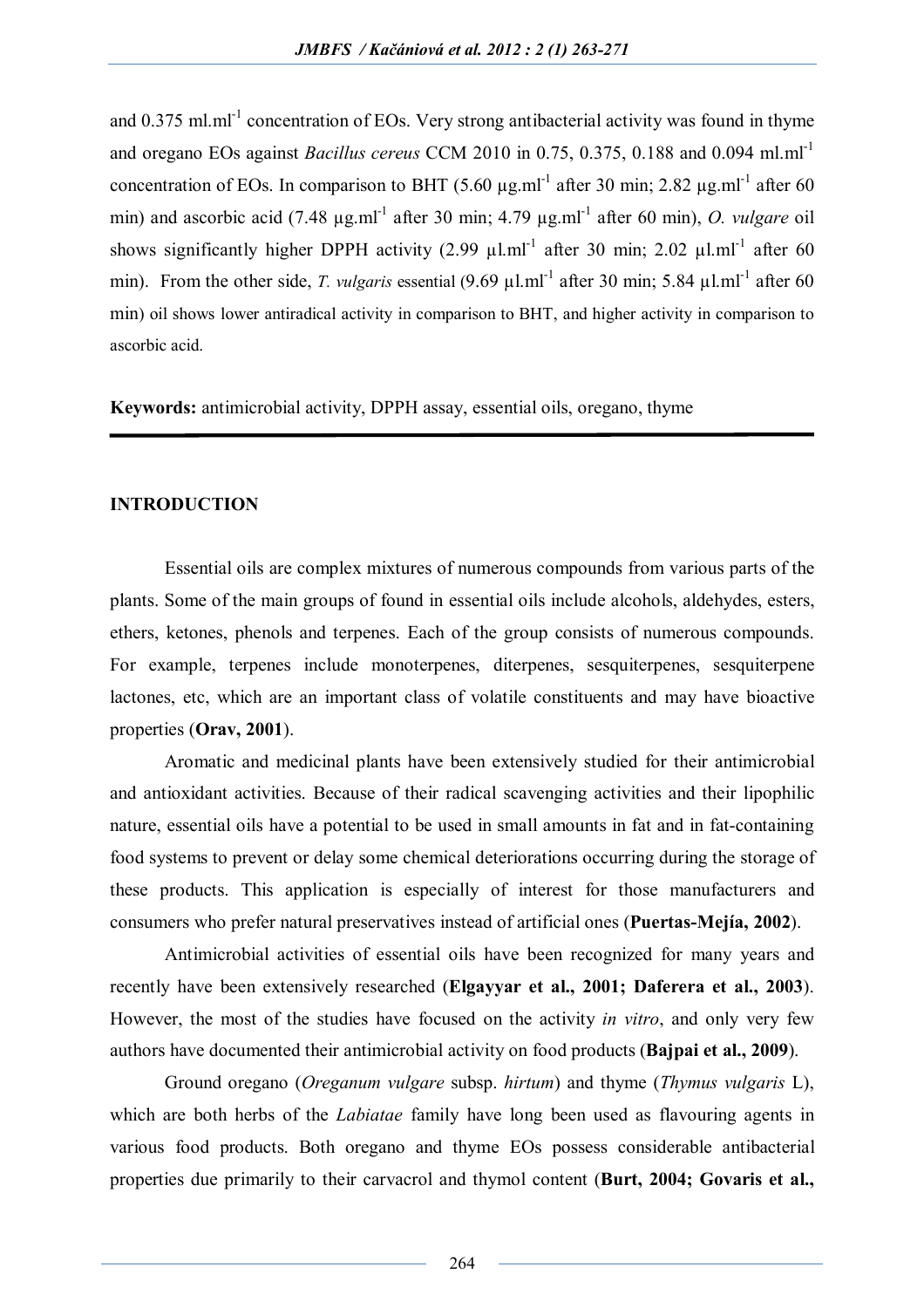**2011**). The antibacterial activity of the EOs of oregano and thyme against food-borne pathogens has been examined extensively in many in vitro studies. The antimicrobial properties of volatile aromatic oils and medium-chain fatty acids derived from edible plants have been recognized since antiquity. Origanum oil, used as food- flavouring agent, possesses a broad spectrum of antimicrobial activity due, at least in part, to its high content of phenolic derivatives, such as carvacrol and thymol (**Preuss et al., 2005**). In the literature, there are many reports relating the chemical composition and the antimicrobial properties of the essential oils of various origanum species, and their application in various commercial preparations, as antimicrobials and antioxidants (**Baydar et al., 2004; Kulisic et al., 2004**).

**Cervato et al. 2000** have found some antiradical activity in aqueous and methanolic extracts of oregano leaves and **Bendini et al. 2002** reported that ethanolic extracts under selected conditions showed antioxidant activity. In other spices, such as rosemary, antioxidant activity has been attributed to phenolic compounds like carnosic acid, rosmanol and rosmarinic acid so as to flavonoids. Phenolic compounds and flavonoids such as luteolin, hispidulin, apigenin, acacetin, diosmetin, herbacetin, quercetin, naringin, among others, had also been described in oregano extracts. Other compounds as, for example, rosmarinic acid have also been identified in oregano. Even though a variety of flavonoids are known there is no correlation between compositional data and antioxidant activity.

The objective of our study were antioxidant properties of oregano and thyme essential oil by testing their reducing power and scavenging effect on DPPH radicals activities and antibacterial activities against one Gram-positive strain (*Bacillus cereus* CCM 2010) and two Gram-negative strains (*Pseudomonas aeruginosa* CCM 1960; *Escherichia coli* CCM 3988) was also performed.

# **MATERIALS AND METHODS**

#### **Essential oils samples**

The original *Origanum vulgare l.* and *Thymus vulgaris* essential oils samples produced in Slovakia (Calendula a.s., Nova Lubovna) were obtained. The samples were stored in the dark at a temperature of 4 °C.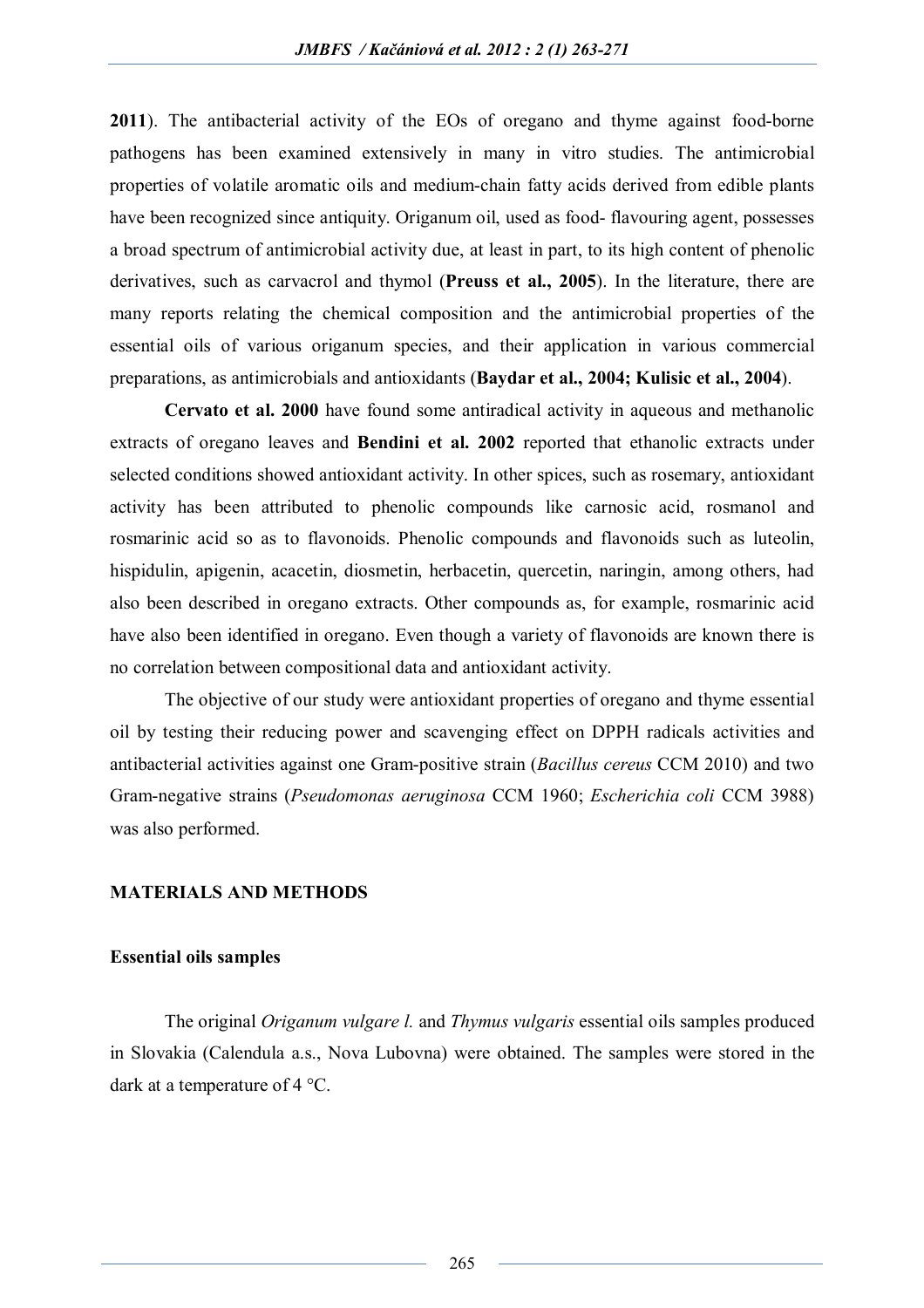### **Antimicrobial activity**

The antimicrobial activity against bacteria was determined by employing the standard discs diffusion technique. Antibacterial activity was assessed on the *Bacillus cereus* CCM 2010, *Escherichia coli* CCM 3988 and *Pseudomonas aeroginasa* CCM 1960. Cultures of each bacteria were set up 24 h before the assays in order to reach the stationary phase of growth. The tests were assessed by inoculating Petri dishes from the cultures with proper sterile media, with the aim of obtaining the microorganism concentration of  $10<sup>5</sup>$  colony forming units CFU.ml<sup>-1</sup>. An aliquot of dimethylsulfoxide (DMSO; Sigma-Aldrich) was added to the essential oils in order to obtain a  $0.0235 - 0.75$  ml.ml<sup>-1</sup> concentration range. Serial dilutions of the DMSO (70%)/essential oil solution were deposited on sterile paper discs (6 mm diameter, Difco) which were subsequently placed in the centre of the inoculated Petri dishes. Therefore, the Petri dishes were then incubated at 37 °C for 24 h and the growth inhibition zone diameter (IZD) was measured to the nearest mm. Controls were set up with DMSO (70%) in amounts corresponding to the highest quantity present in the test solution.

#### **DPPH free radical scavenging activity**

Free radical scavenging activities of the *Origanum vulgare l.* and *Thymus vulgaris* essential oils were evaluated with some modification in accordance with method of **Takao** *et al***. (1994)**. 2,2-Diphenyl-1-picrylhydrazyl (DPPH) (8 mg) was dissolved in absolute methanol (100 ml) to obtain a concentration of 80 mg.ml<sup>-1</sup>. Diluted solutions of oil samples (50  $\mu$ l.ml<sup>-1</sup>  $-$  0.39 ml.ml<sup>-1</sup>) as well as BHT (butylated hydroxytoluene) and ascorbic as standards (50  $\mu$ g.ml<sup>-1</sup> – 0.39  $\mu$ g.ml<sup>-1</sup>), 2 ml each in absolute methanol) were mixed with DPPH (2 ml) and allowed to stand for 30 and 60 min for any reaction to occur. Absorbance was recorded at 517 nm using T80 UV/Vis Double Beam Spectrophotometer.

 DPPH radical scavenging activities of standard antioxidants, BHT and ascorbic acid were also assayed for comparison.

Antioxidant activity was expressed as percentage  $(\%)$  of scavenging activity and IC<sub>50</sub> value as concentration of oil or standard compound which produces decrease of concentration of DPPH radicals by 50 %:

# $\% = \left[ \left( A_{\text{DPPH}} - A_{\text{sample}} \right) / A_{\text{DPPH}} \right] \times 100$

IC50 values for oils and standards (after 30 min and 60 min) were determined from values of percentage of scavenging of DPPH radicals by using linear regression analysis.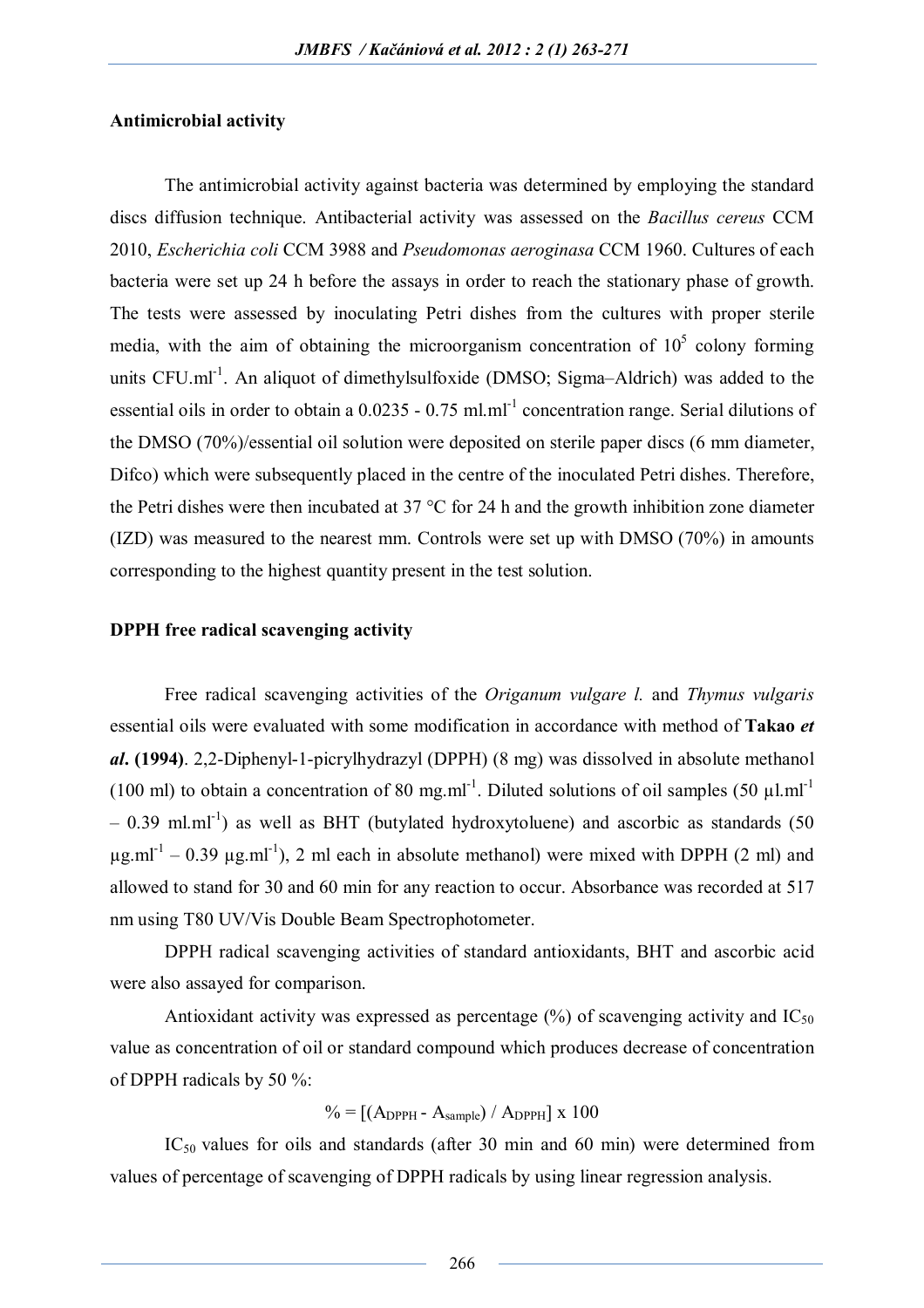#### **RESULTS AND DISCUSSION**

The mechanism of action of EOs and their components as antimicrobials has not been fully elucidated. This is complicated by the fact that there are a large number of chemical compounds present in EOs and often they are all needed for antibacterial activity and the EOs does not seem to have a specific cellular target. Thus the antimicrobial mechanism of EOs may not be attributable to one specific mechanism, but rather there may be several targets in the cell. Most of the focus on antimicrobial mechanisms for EOs has been on the cell membrane and targets interconnected with the membrane. For bioactivity, the EOs pass through the cell wall and cytoplasmic membrane **(Bakkali et al. 2008),** disrupt the structure of different layers of polysaccharides, fatty acids and phospholipids and permeabilize them **(Chaieb et al., 2007).**

Antibacterial activity of essential oils analyzed was according to the disk diffusion method, and the results are shown in Tables 1. The thyme EOs showed strong antibacterial activity against *Escherichia coli* CCM 3988 in 0.75 and 0.375 ml.ml<sup>-1</sup> concentration of EOs. Very strong antibacterial activity was found in thyme and oregano EOs against *Bacillus cereus* CCM 2010 in 0.75, 0.375, 0.188 and 0.094 ml.ml-1 concentration of EOs.

Thyme essential oil had strong antimicrobial activity against *E. coli* and *E. coli* 157:H7. *E. coli* was also significantly inhibited by oregano essential oil. Dependent antimicrobial activity of oregano and thyme essential oils against *E. coli* O157:H7 was also reported by **Sağdıç (2003), Dadalioglu and Evrendilek (2004)** and **Burt (2004).** 

Among the bacteria tested, *P. aeruginosa* was the third resistant bacterium against oregano and thyme essential oils after *B. cereus*. Gram-negative *P. aeruginosa* is known to possess a high level of intrinsic resistance to most of the antimicrobial agents due to a very restrictive outer membrane barrier (**Mann et al., 2000**). Resistance of *P. aeruginosa* to essential oils was also reported by other researchers. **Cosentino et al. (1999)** assessed antimicrobial activity of Sardinian thymus essential oils and their components against some spoilage and pathogenic bacteria including *P. aureginosa* isolated from food products, and reported that among the reference strains tested, *P. aureginosa* was the least sensitive both to growth inhibition and lethal effect.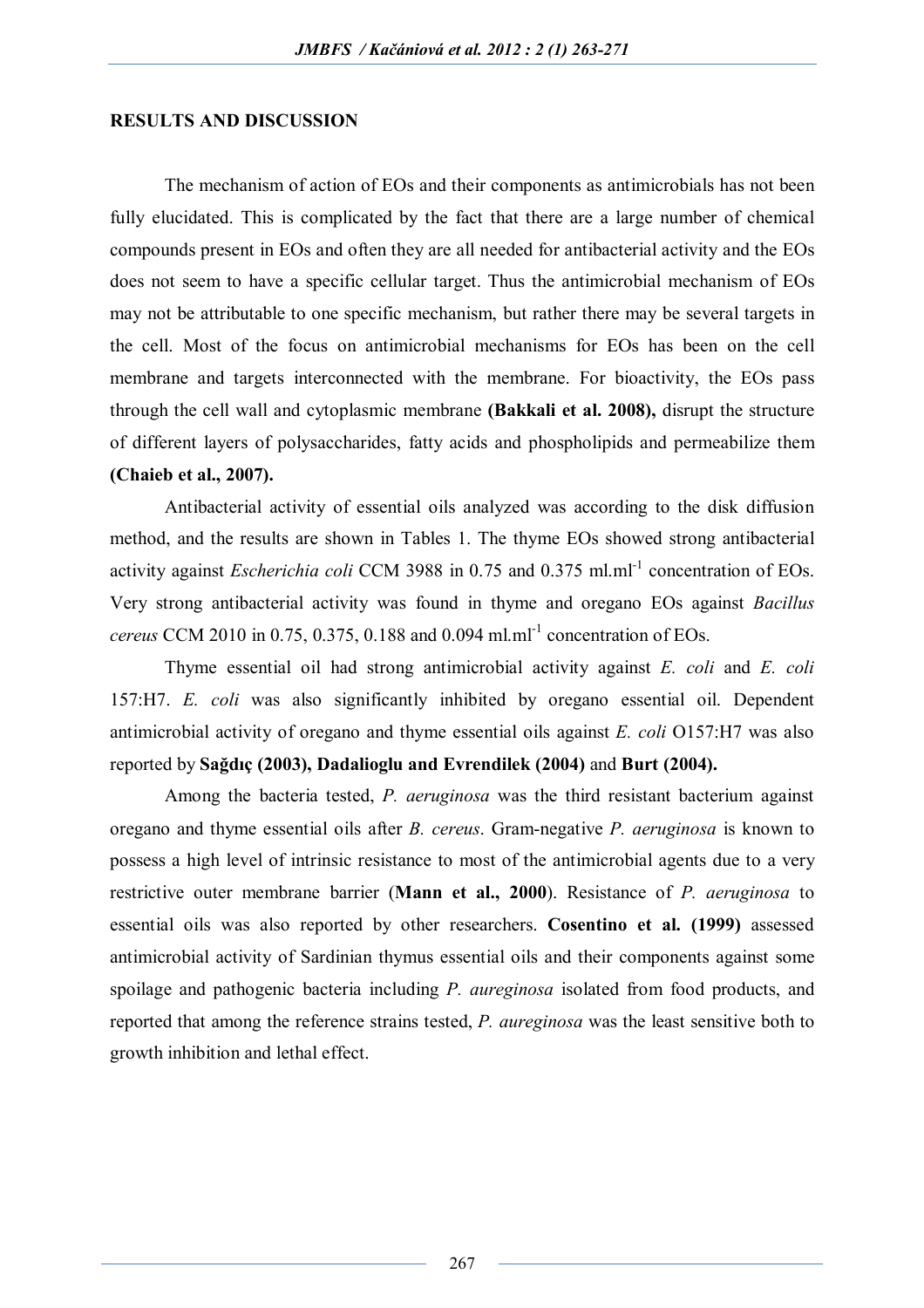| CO          | E. coli CCM 3988 |                  | P. aeruginosa CCM 1960 |                 | <b>B.</b> cereus CCM 2010 |                 |
|-------------|------------------|------------------|------------------------|-----------------|---------------------------|-----------------|
|             | <b>TEO</b>       | <b>OEO</b>       | <b>TEO</b>             | <b>OEO</b>      | <b>TEO</b>                | <b>OEO</b>      |
| 0.750       |                  | $10.50 \pm 0.58$ | $9.00 \pm 0.00$        | $5.75 \pm 0.87$ |                           |                 |
| 0.375       |                  | $9.00 \pm 0.00$  | $8.25 \pm 1.44$        | $5.50 \pm 0.58$ |                           |                 |
| 0.188       | $14.00 \pm 0.00$ | $9.25 \pm 0.87$  | $7.75 \pm 0.87$        | $5.75 \pm 0.87$ |                           |                 |
| 0.094       | $8.50 \pm 2.89$  | $5.50 \pm 0.58$  | $7.25 \pm 0.29$        | $4.75 \pm 2.02$ |                           |                 |
| 0.047       | $4.75 \pm 0.29$  | $4.75 \pm 0.29$  | $3.75 \pm 1.44$        | $3.00\pm0.00$   | $1.25 \pm 1.44$           | $5.00 \pm 3.46$ |
| 0.0235      | $4.75 \pm 0.29$  | $3.50\pm0.00$    | $2.75 \pm 0.87$        | $2.50 \pm 1.15$ | $2.25 \pm 0.87$           | $4.00 \pm 1.15$ |
| $\mathbf C$ | NI               | NI               | NI                     | NI              | NI                        | NI              |

**Table 1** Inhibition of the growth of different strains of bacteria by essential oils (in mm)

CO-concentration of essential oil (ml.ml<sup>-1</sup>); TEO-Thyme essential oil; OEO-Oregano essential oil; NI-no inhibition; I-inhibition (very strong); C-control

Preliminary screening of the *in vitro* antimicrobial activity of orange, lemon and mandarin EOs was carried out against 6 spoiling and pathogenic microorganisms using the filter paper disc agar diffusion technique. In this respect, lemon and orange EOs showed no inhibition against the 6 microorganisms tested. Mandarin EO showed a wide spectrum of antimicrobial activity, being moderately active against the three Grampositive bacterial strains assayed and strongly active against two Gram negative bacterial strains (*E. coli* O157:H7 and *Salmonella* Enteritidis). Under the treatment conditions assayed, *P. aeruginosa* was not susceptible to the presence of any EOs assayed (**Espina et al., 2011**).

**Table 2** Percentage of scavenging activity of DPPH radicals induced by various concentrations of *O.vulgare* and *T. vulgaris* essential oils

|              |                                                             |             |      |                                     |      |      |       | Concentration of essential oil in absolute methanol $(\mu LmI^{-1})$ |
|--------------|-------------------------------------------------------------|-------------|------|-------------------------------------|------|------|-------|----------------------------------------------------------------------|
|              | 50                                                          | 25          | 12.5 | 6.25                                | 3.13 | 1.56 | 0.78  | 0.39                                                                 |
|              | percentage $(\%)$ of scavenging activity of O. vulgare oil  |             |      |                                     |      |      |       |                                                                      |
| after 30 min | 93.00                                                       | 92.78       |      | 92.24 73.26 59.28 41.49             |      |      | 28.93 | 19.62                                                                |
| after 60 min | 97.20                                                       |             |      | 95.65 93.56 85.63 72.53 52.05 37.24 |      |      |       | 24.73                                                                |
|              | percentage $(\%)$ of scavenging activity of T. vulgaris oil |             |      |                                     |      |      |       |                                                                      |
| after 30 min | 86.8                                                        | 74 42 57 14 |      | 39.71 26.35                         |      | 1739 | 12.27 | 5.88                                                                 |
| after 60 min | 97.12                                                       | 91.77       |      | 78.53 59.27 42.57 29.35 20.41       |      |      |       | 8.76                                                                 |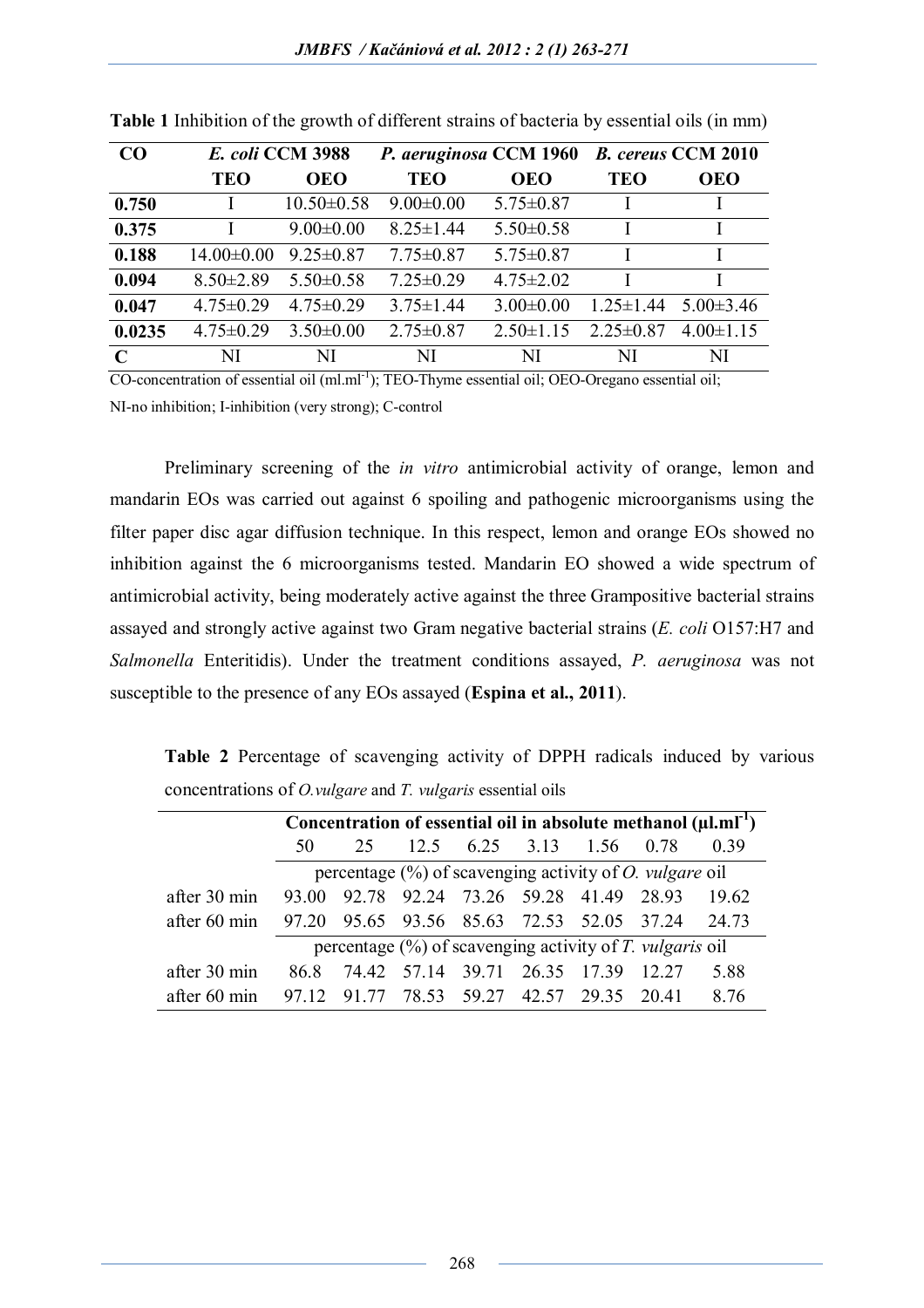|              |       | $IC_{50} (\mu LmI^{-1})$                         | $IC_{50} (\mu g.mI^{-1})$ |      |  |
|--------------|-------|--------------------------------------------------|---------------------------|------|--|
|              |       | O. vulgare oil T. vulgaris oil BHT Ascorbic acid |                           |      |  |
| after 30 min | 2.99  | 9.69                                             | 5.60                      | 7.48 |  |
| after 60 min | 2 0 2 | 5 84                                             | 282                       | 4 79 |  |

**Table 3** Concentrations of *O. vulgare* and *T. vulgaris* essential oils which produced decrease of DPPH concentration by 50 %

It is clearly seen in Table 2 that, unlike *T. vulgaris* oil, essential oil of *O. vulgare* retains strong DPPH activity up to concentration of 1.56  $\mu$ l.ml<sup>-1</sup>. As a result, after measurements in 30 min and 60 min, *O. vulgare* oil shows significantly lower IC<sub>50</sub> values. Obtained results are in accordance with those previously published showing a high level of phenolic components like carvacrol and thymol, found in *O. vulgare* oil (**Preuss et al., 2005**). When compared to standard antioxidants (BHT and ascorbic acid), *O. vulgare* oil shows significantly higher antiradical activity (Table 3), while oil isolated from *T. vulgaris* shows lower activity in comparison to BHT, but higher in comparison to ascorbic acid.

### **CONCLUSION**

To the best of our knowledge, this is the study providing data on antibacterial and antioxidant activities of the essential oil of *Origanum vulgare* L. and *Thyme vulgaris* from Slovakia. The oil obtained from investigated *Origanum vulgare* L. and *Thyme vulgaris* are quite interesting from a pharmaceutical standpoint because of its antimicrobial properties. Further studies are needed to evaluate the *in vivo* potential of these oils in animal models.

**Acknowledgments:** Work was funded by Grant Agency KEGA 013SPU-4/2012.

#### **REFERENCES**

BAYDAR, H. - SAGDIC, O. - OZKAN, G. - KARADOGAN, T. 2004. Antibacterial activity and composition of essential oils from Origanum, Thymbra and Satureja species with commercial importance in Turkey. In *Food Control*, vol. 15, 2004, 169-172.

BAJPAI, V.K. - AL-REZA, S.M. - CHOI, U.K. - LEE, J.H. - KANG, S.CH. 2009. Chemical composition, antibacterial and antioxidant activities of leaf essential oil and extracts of Metasequioa glyptostroboides Miki ex Hu. In *Food and Chemical Toxicology*, vol. 47, 2009, no. 8, p. 1876–1883.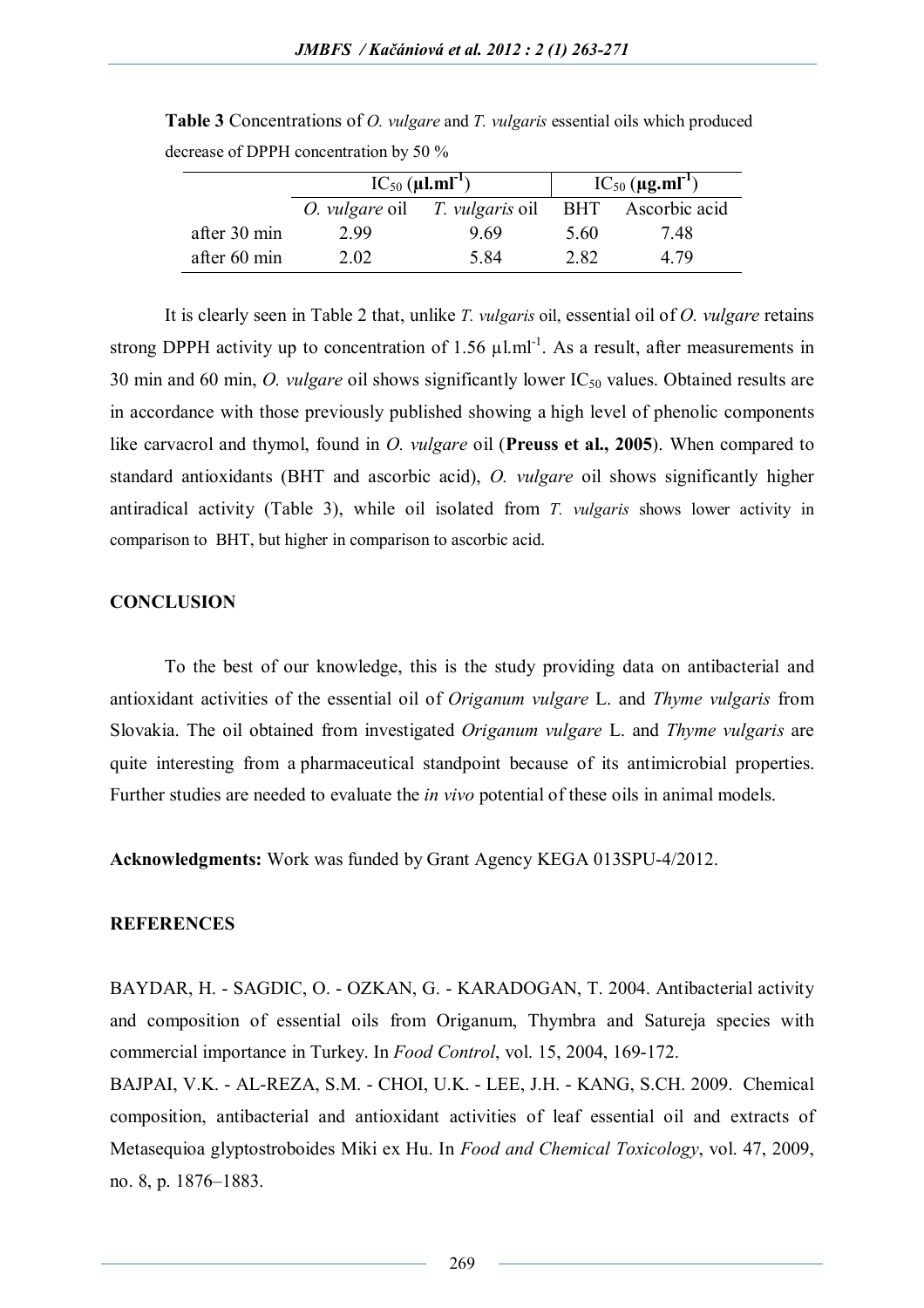BAKKALI, F. - AVERBECK, S. - AVERBECK, D. - IDAOMAR, M 2008. "Biological effects of essential oils - A review." In *Food and Chemical Toxicology*, vol. 46, 2008, no. 2, p. 446-475.

BENDINI, A. - TOSCHI, T.G. - LERCKER, G. 2002. Antioxidant activity of oregano (*Origanum vulgare*) leaves. In *Italian Journal of Food Sciences*, vol. 14, 2002, p. 17-23.

BURT, S. 2004. Essential oils: their antibacterial properties and potential applications in foods e a review. In *International Journal of Food Microbiology*, vol. 94, 2004, p. 223-253.

CAVERO, S. - GARCIA-RISCO, M.R. - MARIN, F.R. - JAIME, L. - SANTOYO, S., SENORANS, F.J. - REGLERO, G. - IBANEZ, E. 2006. Supercritical fluid extraction of antioxidant compounds from oregano Chemical and functional characterization via LC–MS and *in vitro* assays. In *Journal of Supercritical Fluids*, vol. 38, 2006, p. 62–69.

CERVATO, G. - CARABELLI, M. - GERVASIO, S. - CITTERA, A. - CAZZOLA, R. - CESTARO, B. 2000. Antioxidant properties of extracts of oregano (*Origanum vulgare*) leaf extracts. In *Journal of Food Biochemistry*, vol. 24, 2000, p. 453.

COSENTINO, S. - TUBEROSO, C. I. G. - FADDA, M. E. - PISANO, B. - SATTA, M. - MASCIA, V. - ARZEDI, E. - PALMAS, F. 1999. Antimicrobial activity and chemical composition of essential oils from Sardinia. In *Igiene Moderna*, vol. 112, 1999, no. 4, p. 1411−1421.

DADALIOGLU, I. - EVRENDILEK, G. 2004. Chemical compositions and antibacterial effects of essential oils of Turkish oregano (*Origanum minutiflorum*), bay laurel (*Laurus nobilis*), Spanish lavender (*Lavandula stoechas* L.), and fennel (*Foeniculum vulgare*) on common foodborne pathogens. In *Journal of Agriculture and Food Chemistry*, vol. 52, 2004, p. 8255-8260.

DAFERERA, D.J. - ZIOGAS, B.N. - POLISSIOU, M.G. 2003. The effectiveness of plant essential oils in the growth of *Botrytis cinerea*, *Fusarium* sp. and *Clavibacter michiganensis* subsp. Michiganensis. In *Crop Protection*, vol. 22, 2003, p. 39-44.

ELGAYYAR, M. - DRAUGHON, F. A. - GOLDEN, D. A. - MOUNT, J. R. 2001. Antimicrobial activity of essential oils from plants against selected pathogenic and saprophytic microorganisms. In *Journal of Food Protection*, vol. 64, 2001, p. 1019–1024.

ESPINA, L. - SOMOLINOS, M. - LORÁN, S. - CONCHELLO, P. - GARCÍA, D. - PAGÁN, R. 2011. Chemical composition of commercial citrus fruit essential oils and valuation of their antimicrobial activity acting alone or in combined processes. In *Food Control*, vol. 22, 2011, p. 896-902.